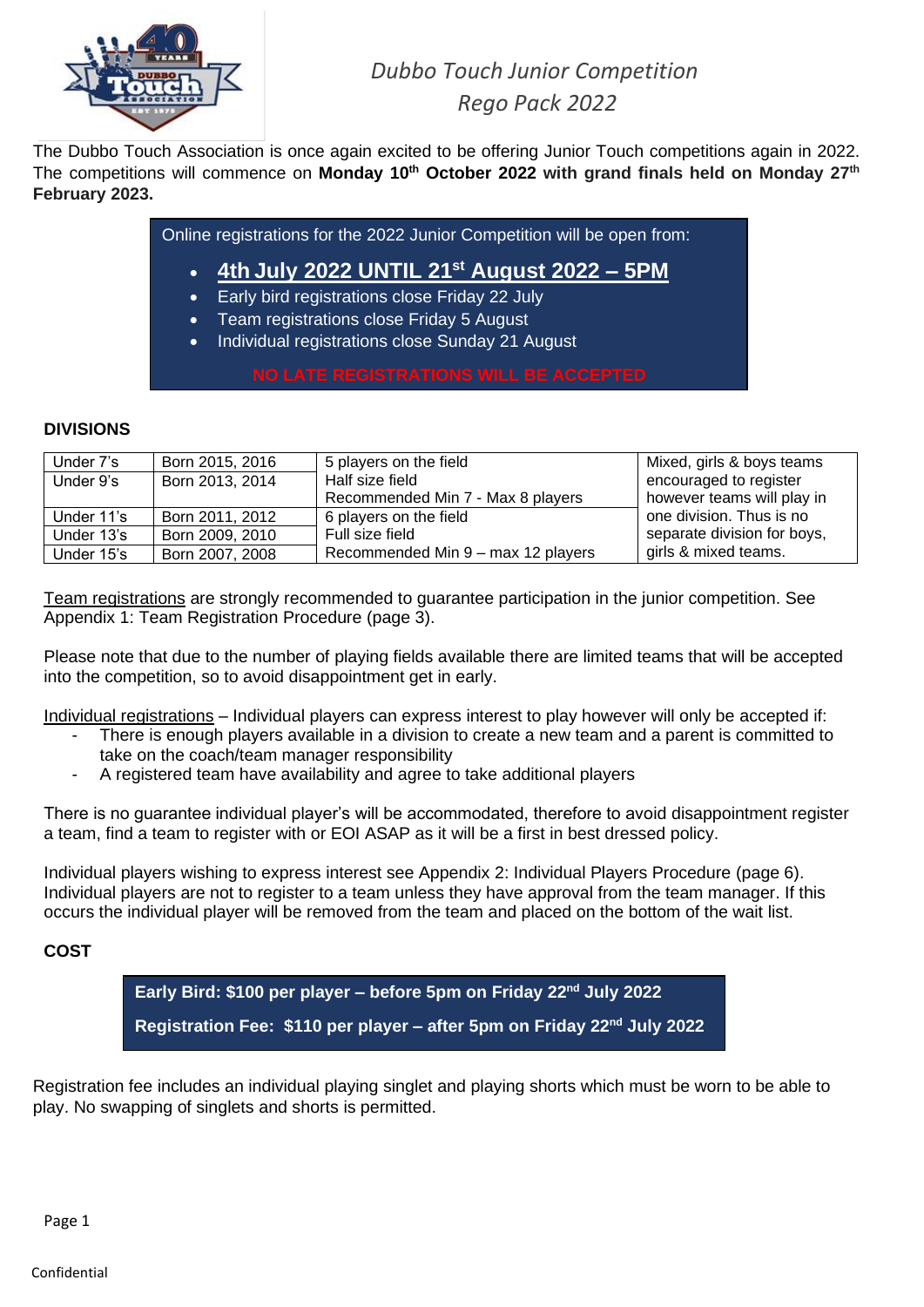

Singlet Sizing Guide

Should a team play an individual who is not registered the team will forfeit the 3 competition points and receive a two-game suspension.

When registering you will be asked for a shirt and short size, please be accurate as this is the size you will receive and there will not be an opportunity to swap.

| Mens                     |                |                |                |        |                |                |            |            |            |            |
|--------------------------|----------------|----------------|----------------|--------|----------------|----------------|------------|------------|------------|------------|
| Finished measurement(mm) | <b>XS</b>      | S              | M              |        | <b>XL</b>      | 2XL            | 3XL        | 4XL        | 5XL        | 6XL        |
| (A)Half Chest            | 520            | 540            | 560            | 580    | 600            | 620            | 640        | 660        | 680        | 720        |
| (B)Clothes Length        | 690            | 710            | 730            | 750    | 750            | 770            | 790        | 810        | 830        | 870        |
| Kids                     |                |                |                |        |                |                |            |            |            |            |
| Finished measurement(mm) | K <sub>0</sub> | K <sub>1</sub> | K <sub>2</sub> | K4     | K <sub>6</sub> | K <sub>8</sub> | <b>K10</b> | <b>K12</b> | <b>K14</b> | <b>K16</b> |
| (A)Half Chest            | 290            | 310            | 330            | 350    | 370            | 400            | 410        | 430        | 460        | 480        |
| (B)Clothes Length        | 440            | 460            | 480            | 500    | 520            | 575            | 595        | 620        | 640        | 675        |
| Ladies                   |                |                |                |        |                |                |            |            |            |            |
| Finished measurement(mm) | $W-6$          | $W-8$          | $W-10$         | $W-12$ | $W-14$         | $W-16$         | $W-18$     | $W-20$     | $W-22$     |            |
| (A)Half Chest            | 415            | 440            | 465            | 490    | 515            | 540            | 565        | 590        | 615        |            |
| (B)Clothes Length        | 565            | 580            | 595            | 610    | 630            | 650            | 670        | 690        | 710        |            |

**Shorts Sizing Guide** 

## **126TFS TOUCH FOOTBALL SHORT**

| <b>Mens</b>              |     |          |     |     |     |     |     |     |     |     |     |     |     |     |     |
|--------------------------|-----|----------|-----|-----|-----|-----|-----|-----|-----|-----|-----|-----|-----|-----|-----|
| Finished measurement(mm) | 20  | つつ<br>22 | 24  | 26  | 28  | 30  | 32  | 34  | 36  | 38  | 40  | 42  | 44  | 46  | 48  |
| (A)Shots<br>lenath       | 250 | 270      | 290 | 310 | 330 | 350 | 370 | 390 | 410 | 430 | 450 | 470 | 490 | 510 | 530 |
| $(C)$ Hip                | 430 | 450      | 470 | 490 | 510 | 530 | 560 | 580 | 600 | 620 | 640 | 660 | 680 | 700 | 720 |
| (D)Waist                 | 200 | 220      | 240 | 260 | 280 | 300 | 320 | 340 | 360 | 380 | 400 | 420 | 440 | 460 | 480 |

| Ladies                          |     |          |     |     |     |     |         |     |     |     |     |     |     |     |     |
|---------------------------------|-----|----------|-----|-----|-----|-----|---------|-----|-----|-----|-----|-----|-----|-----|-----|
| <b>Finished measurement(mm)</b> | 20  | つつ<br>22 | 24  | 26  | 28  | 30  | 22<br>œ | 34  | 36  | 38  | 40  | 42  | 44  | 46  | 48  |
| (A)Shots<br>lenath              | 200 | 220      | 240 | 260 | 280 | 300 | 320     | 340 | 360 | 380 | 400 | 420 | 440 | 460 | 480 |
| $(C)$ Hip                       | 430 | 450      | 470 | 490 | 510 | 530 | 560     | 580 | 600 | 620 | 640 | 660 | 680 | 700 | 720 |
| (D)Waist                        | 200 | 220      | 240 | 260 | 280 | 300 | 320     | 340 | 360 | 380 | 400 | 420 | 440 | 460 | 480 |

#### **TEAM MANAGER/COACH RESPONSIBILITIES**

The registration process is the responsibility of the **team manager & the individual** that will be participating in the competition.

DTA requires that each junior team has a designated **Manager/Coach who is responsible for organising and coordinating the team including** communicating game times and field allocations, undertaking subbing and having a basic understanding of the rules of Touch Football to provide guidance to the team.

The Manager/coach or a nominated parent **must** be in attendance at each competition game and be actively involved by standing in the sub box and managing subbing as well as player behaviour.

The Manager/coach must have a WWCC with the clearance number included on the registration when entering the team.

All Under 7 and Under 9 teams require a delegated person (this can be but doesn't have to be the team manager) **to be on the field and assist by acting as the coach and referee** for their team for each game

Page 2

#### Confidential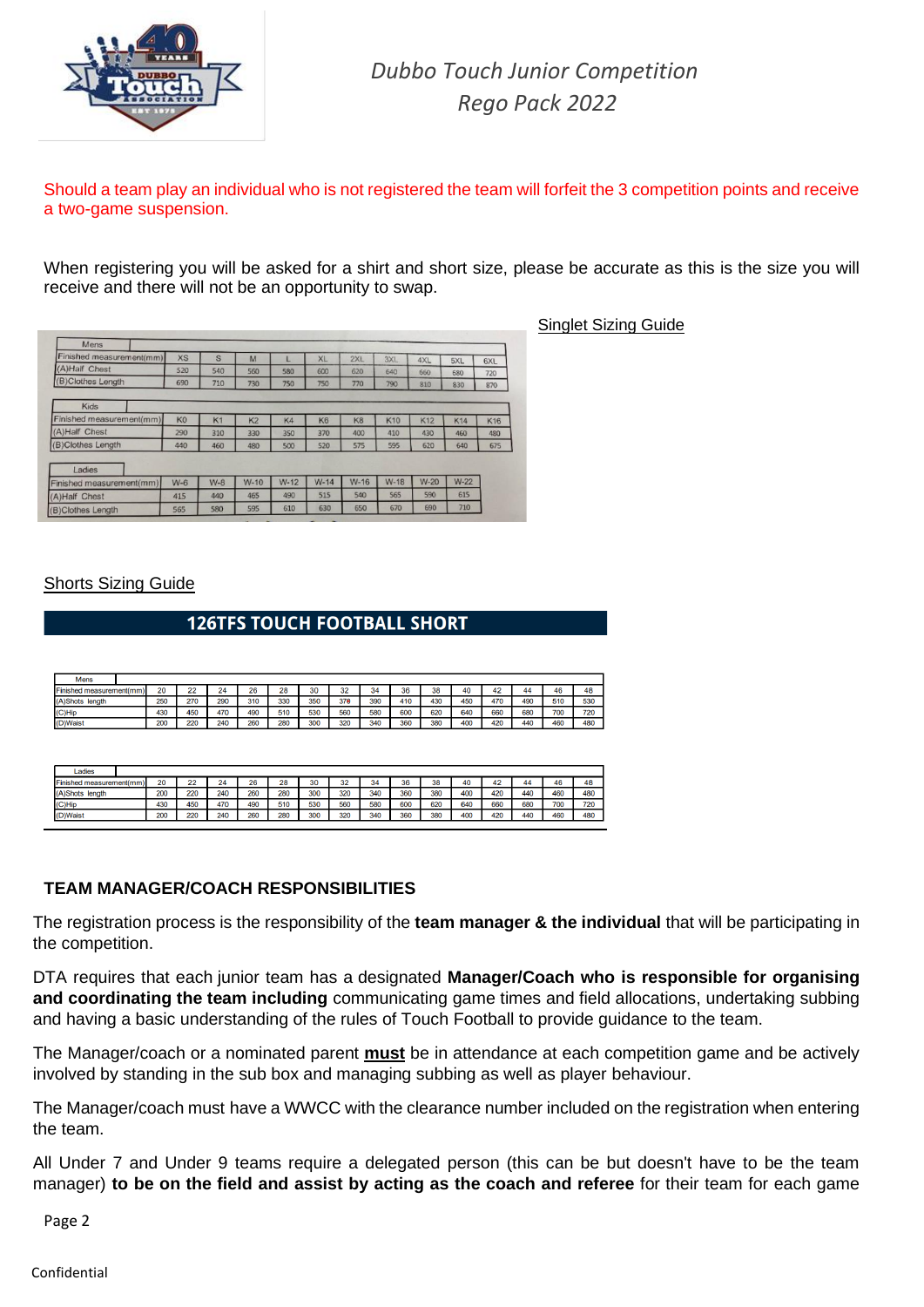

## *Dubbo Touch Junior Competition*

## *Rego Pack 2022*

e.g. in defence having players get onside, counting touches etc. Coaching tips

for managers/coaches of Under 7 and 9 teams can be found at [https://www.dubbotouch.com/juniors](https://www.dubbotouch.com/juniors-competition)[competition](https://www.dubbotouch.com/juniors-competition)

#### **DUTY TEAM REQUIREMENTS**

For Under 7's and Under 9's the team manager or a parent from the first team listed on the draw are required to report to the clubhouse at least 5 minutes prior to the game to collect the scoreboard and balls as well as cones if playing at 4.30pm. The second team listed on the draw are to return the scoreboard and ball.

All Under 11, 13 and 15 teams must meet the duty requirements for the competition which includes:

- Providing a minimum of **ONE** individual, who is willing to referee when allocated. The individual refereeing can be a player or parent from the team. Duty referees are required to wear a referee shirt if badged or otherwise a duty referee singlet provided at the clubhouse.
- Individuals who will be doing duty must report to the clubhouse at least 5 minutes prior to the game to be ticked off as attending and to collect the scoreboard and ball. At the conclusion of the timeslot duty teams should return scoreboard and ball to the clubhouse. A failure to comply with the duty requirements will see teams lose 3 competition points on the first occasion, a two week suspension for the second occasion and removal from the competition on the third occasion.
- Teams will be required to undertake duty every week. Managers/Coaches should check the draw each week for duty allocations.

Dubbo Touch will endeavour to provide badge referees to assist duty team referees where possible however this is not guaranteed and individuals should be prepared to referee.

Any individuals 12 years or older who are interested in becoming a qualified level 1 referee please contact the Referee Director at [referees@dubbotouch.com.](mailto:referees@dubbotouch.com)

Prior to registering please ensure you have individual/s willing to referee. **(PLEASE BYO WHISTLE).**

#### **FOR MORE INFORMATION**

Please contact Michelle Roworth (Registrar) for any help or further assistance needed for registration [registrar@dubbotouch.com](mailto:registrar@dubbotouch.com)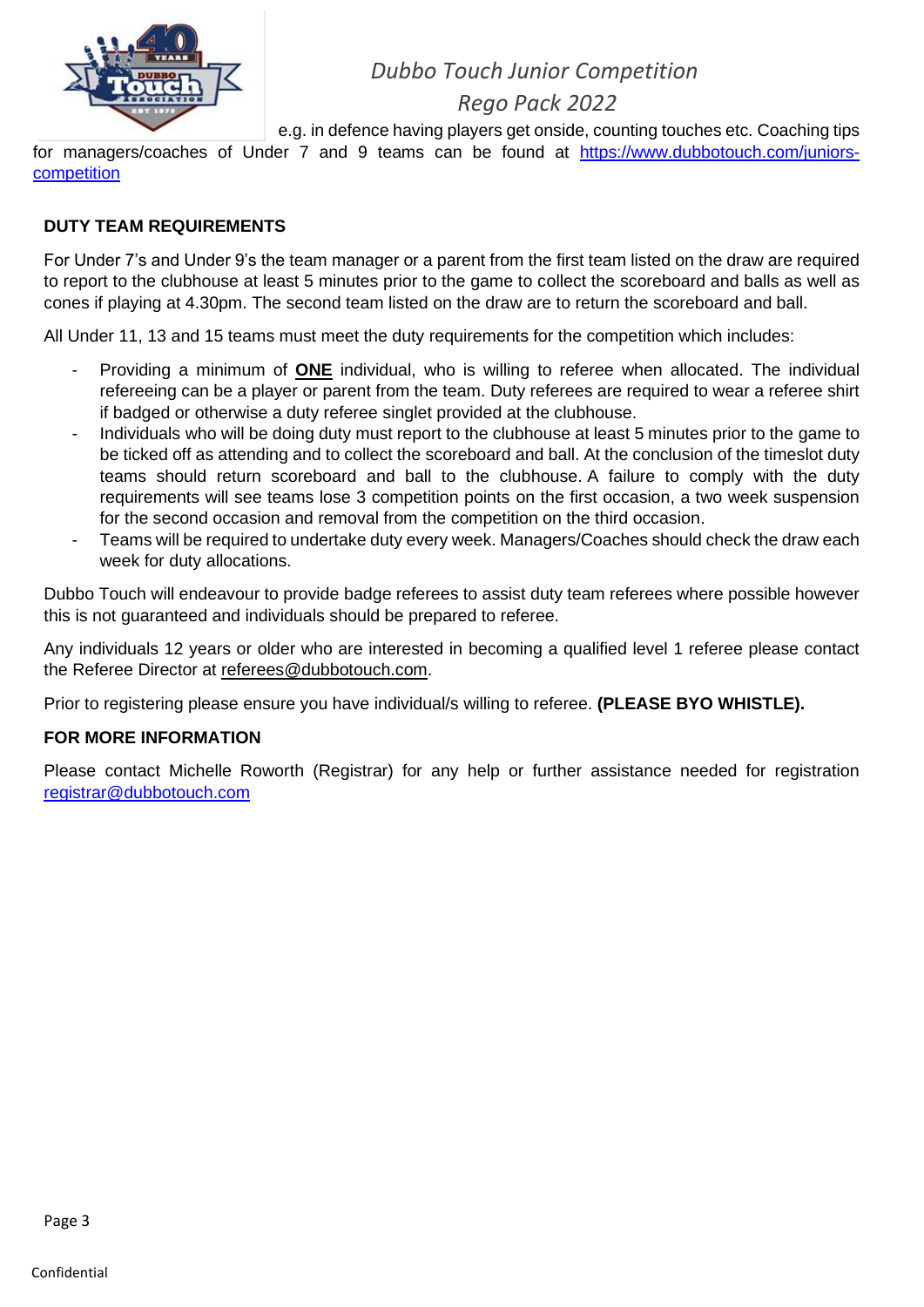

# *Dubbo Touch Junior Competition Rego Pack 2022* **2022/2023 JUNIOR TOUCH COMPETITION CALENDAR**

| Round               | Date                     | <b>Comment</b>                                                |
|---------------------|--------------------------|---------------------------------------------------------------|
|                     | 4 July 2022              | <b>Registrations OPEN</b>                                     |
|                     | 5 August 2022            | <b>Team Registrations CLOSE</b>                               |
|                     | 21 August 2022           | Individual Registrations CLOSE                                |
| $\mathbf{1}$        | 10 October 2022          | <b>First Round Game</b>                                       |
| $\overline{2}$      | 17 October 2022          |                                                               |
| 3                   | 24 October 2022          |                                                               |
| 4                   | 31 October 2022          |                                                               |
| 5                   | 7 November 2022          |                                                               |
| 6                   | 14 November 2022         |                                                               |
| $\overline{7}$      | 21 November 2022         |                                                               |
| 8                   | 28 November 2022         |                                                               |
| 9                   | 6 December 2022          |                                                               |
| 10                  | 13 December 2022         |                                                               |
| 11                  | 20 December 2022         |                                                               |
|                     | 21 December - 29 January | <b>School Holiday - No Touch</b>                              |
| 12                  | 30 January 2023          |                                                               |
| 13                  | 6 February 2023          |                                                               |
| 14                  | 13 February 2023         |                                                               |
| Semi Finals         | 20 February 2023         | Semi Finals 11's / 13's / 15's only                           |
|                     |                          | Semi 1 v 4 and 2 v 3 (Winners straight to GF, Loser will play |
|                     |                          | winner of minor semi)<br>Last Round for U7's & U'9's          |
|                     |                          | Grand Finals 11's / 13's /15's (and Presentation)             |
| <b>Grand Finals</b> | 27 February 2023         |                                                               |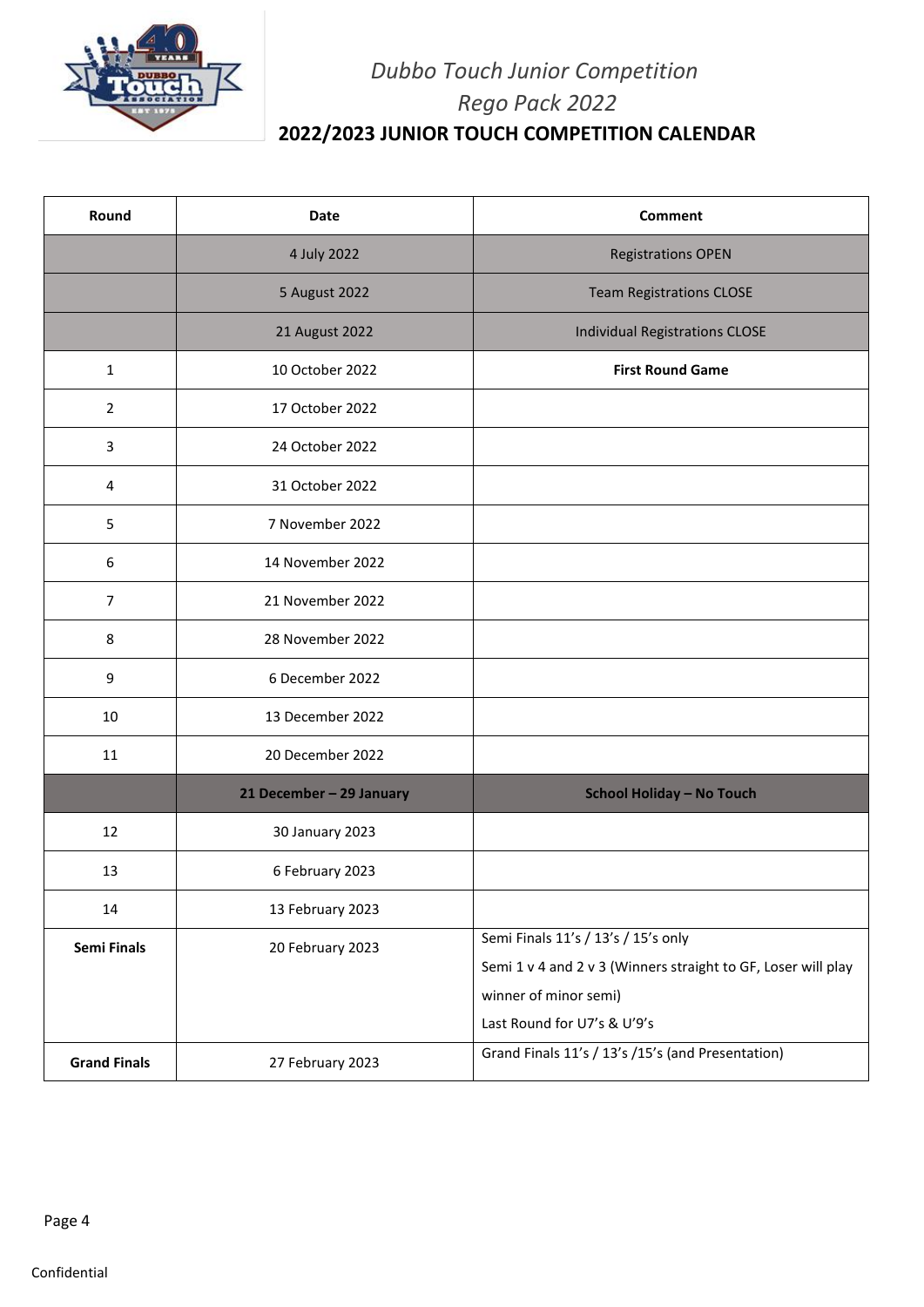

*Dubbo Touch Junior Competition Rego Pack 2022*

## **Appendix 1 – Team Registration 'Step by Step Guide'**

1. NSW touch is using My Sideline as the base for all registration details for Touch comps. Click on the following link and go to Register – top right hand of the screen.

<https://touchfootball.com.au/sa/play/>



2. Once you have opened the Register page you will be given 4 options.

| TOUCH<br>FOOTBALL | PLAY                        | VOLUNTEER                        | <b>LEARN</b>              | <b>COMPETITIONS</b>      | <b>NEWS</b> | <b>SHOP</b>                  | <b>REGISTER</b> | LOG IN   |
|-------------------|-----------------------------|----------------------------------|---------------------------|--------------------------|-------------|------------------------------|-----------------|----------|
|                   | <b>REGISTER/</b>            |                                  |                           |                          |             |                              |                 |          |
|                   | <b>Get Involved</b>         |                                  |                           |                          |             |                              |                 |          |
|                   | <b>PLAYER</b>               |                                  |                           |                          |             |                              | >               |          |
|                   | COACH, TRAINER OR VOLUNTEER |                                  |                           |                          |             |                              | >               |          |
|                   | <b>REFEREE</b>              |                                  |                           |                          |             |                              | ゝ               |          |
|                   | <b>REGISTER A TEAM</b>      |                                  |                           |                          |             |                              | >               |          |
|                   |                             |                                  |                           |                          |             |                              |                 |          |
|                   | <b>Terms of Use</b>         | <b>Privacy Policy</b><br>Careers | Help<br><b>Contact Us</b> | <b>Advertise With Us</b> |             | @ 2019 National Rugby League |                 | $③$ Help |

3. For TEAM REGISTRATION Find the Dubbo competition you wish to enter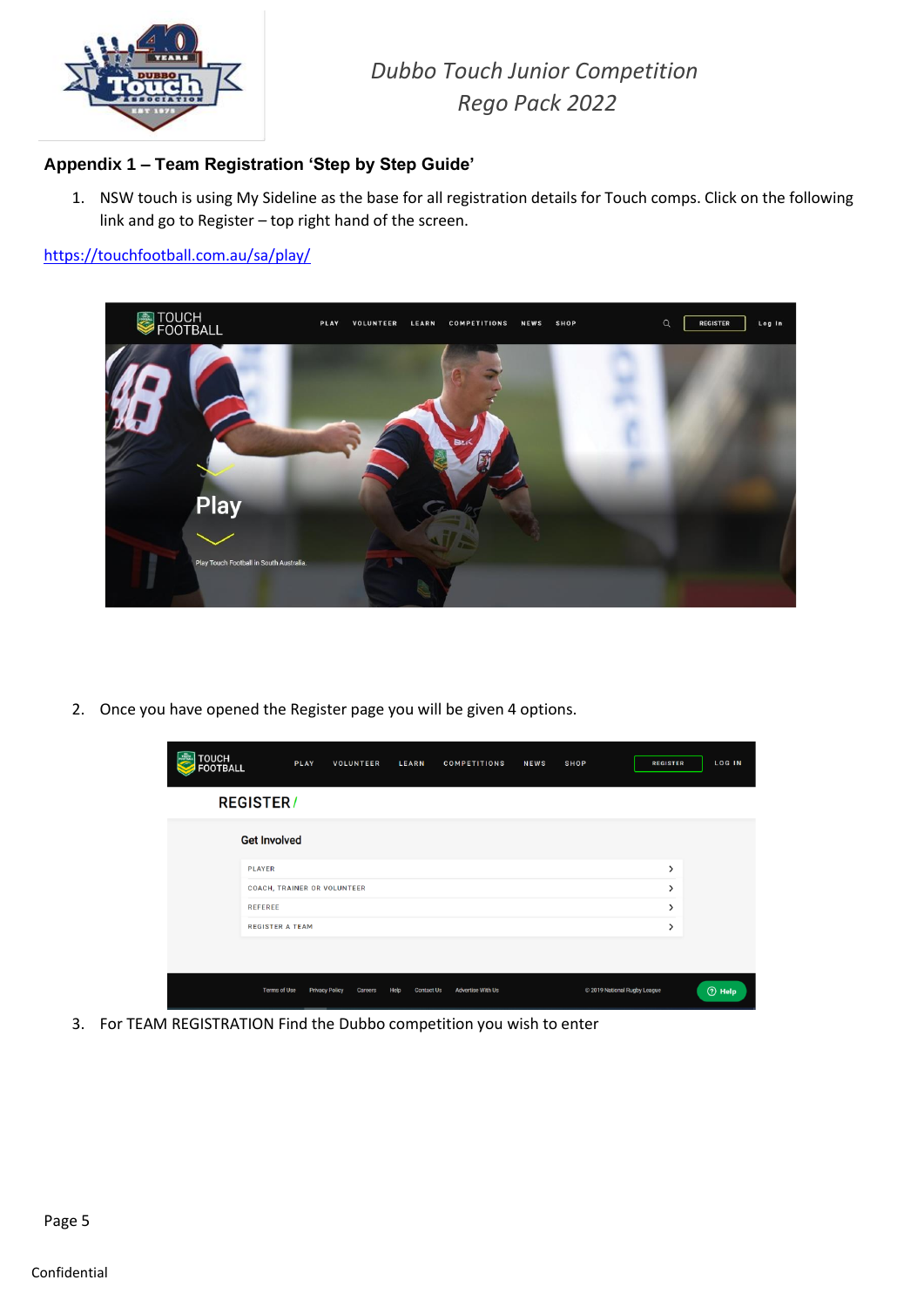

| Dubbo |                                               | $\hbox{\tt Q}$                                      |              |  |
|-------|-----------------------------------------------|-----------------------------------------------------|--------------|--|
|       | $\frac{1}{2}$ Prima<br>School<br>Gala Da<br>Ŵ | 2020 Dubbo PSGD<br><b>NSW All Schools - Primary</b> | $\checkmark$ |  |
|       |                                               | 2020 Under 11<br><b>Dubbo Touch Association</b>     | $\checkmark$ |  |

• You will need to create a NRL account to proceed - this is a simple process and it will give you the option to create a NRL account.



4. Enter in team details – remember team shirts will be supplied for Juniors.

| FOUCH<br>FOOTBALL |                                                                                             |          |
|-------------------|---------------------------------------------------------------------------------------------|----------|
|                   | <b>Registration Details</b><br>2020 Under 11<br>11<br><b>PUBB</b><br>Team Registration: \$0 |          |
|                   | <b>Team Details</b>                                                                         |          |
|                   | Team Name                                                                                   |          |
|                   | Contact Full Name                                                                           |          |
|                   | Contact Mobile                                                                              | $③$ Help |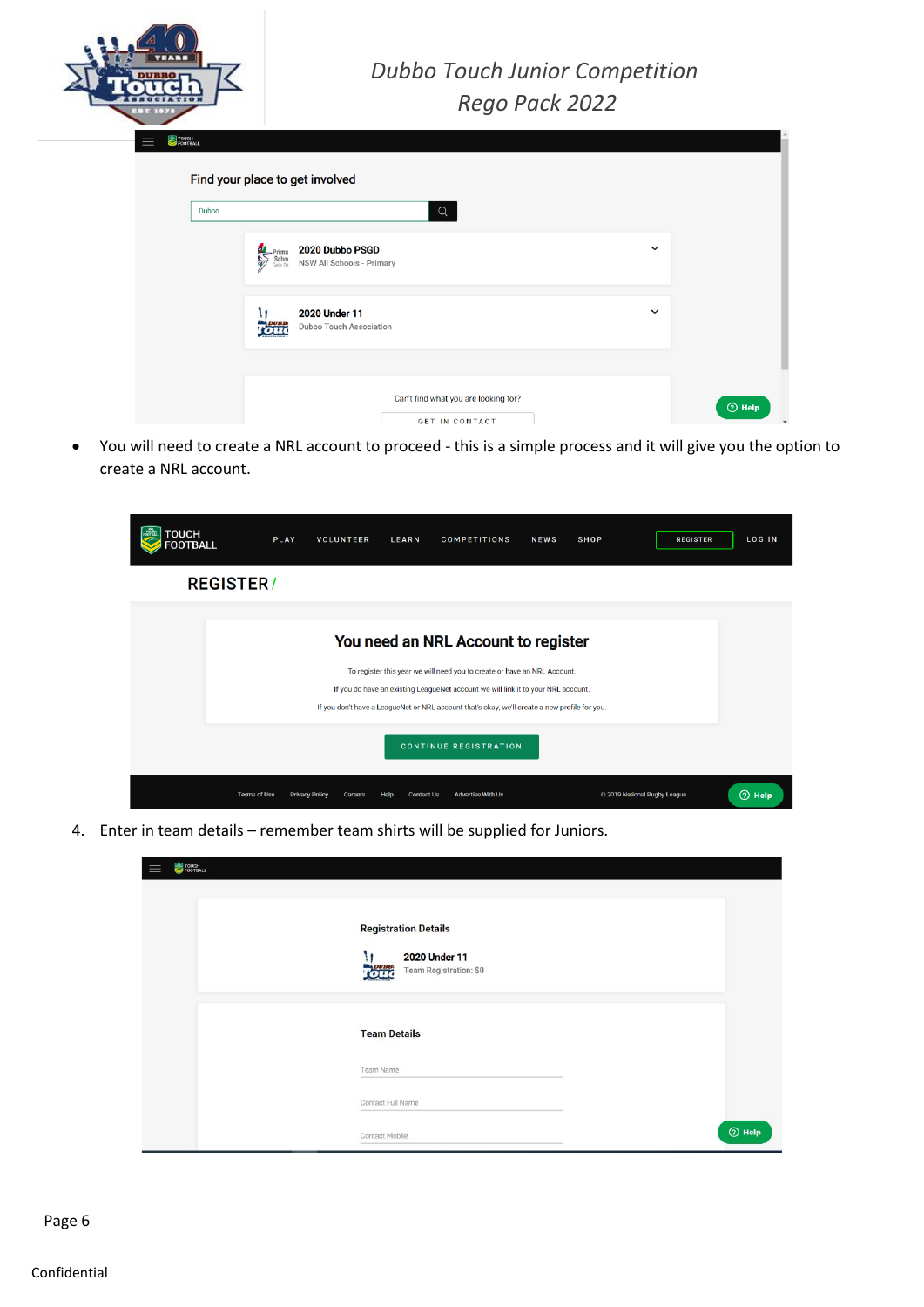![](_page_6_Picture_0.jpeg)

# *Dubbo Touch Junior Competition Rego Pack 2022*

- You will have the option to invite platers to register in your team via email. This step can be done after your team is set up if you prefer
- 5. You will then recive a conformation email you are then asked to add information to your profile including your WWCC number.
- 6. Your players will receive the following email this will take them through the player registration

#### What's next?

- / If you are playing or coaching this team, make sure you register to the team  $-$  click here
- / If you haven't yet invited your team members or need to invite more - click here to invite them
- / Make sure you have paid all relevant fees
- Make sure you have your uniforms ready visit our Apparel  $\mathcal{L}$ Partner, Inferno

| ٠ |  |
|---|--|

 $\mathcal{L} = \mathcal{L}$ 

| Fmail address |                               |
|---------------|-------------------------------|
| Password      | SHOW                          |
|               | LOG IN                        |
|               | Forgot Password?              |
|               | $-$ OR $-$                    |
|               | <b>CONTINUE WITH FACEBOOK</b> |
|               |                               |

• Individuals will need to create a NRL account to proceed - this is a simple process and it will give you the option to create a NRL account.

| noreply@nrl.com.au<br>Sandra Davis<br>N<br><b>Invitation to Register</b><br>Click here to download pictures. To help protect your privacy, Outlook prevented automatic download of some pictures in this message. |                                                                                                                         | 11:23 |
|-------------------------------------------------------------------------------------------------------------------------------------------------------------------------------------------------------------------|-------------------------------------------------------------------------------------------------------------------------|-------|
|                                                                                                                                                                                                                   | It's time for Touch Football! The team Test 1 has been<br>registered and you have been invited to join it.              |       |
|                                                                                                                                                                                                                   | Can't wait to have you on the team, make sure you register into it.<br>Click here.                                      |       |
|                                                                                                                                                                                                                   | <b>Team Details</b><br>Test 1<br>Association Name: Dubbo Touch Association<br>Competition Location: Katrina Gibbs Ovals |       |
|                                                                                                                                                                                                                   | What's Next?<br>Make sure you pay your fees if you haven't already.                                                     |       |

7. After registration you will be asked if you would like to add anything, this is where you requited to select a singlet size. There is not cost for this – the image is just an example.

![](_page_6_Picture_15.jpeg)